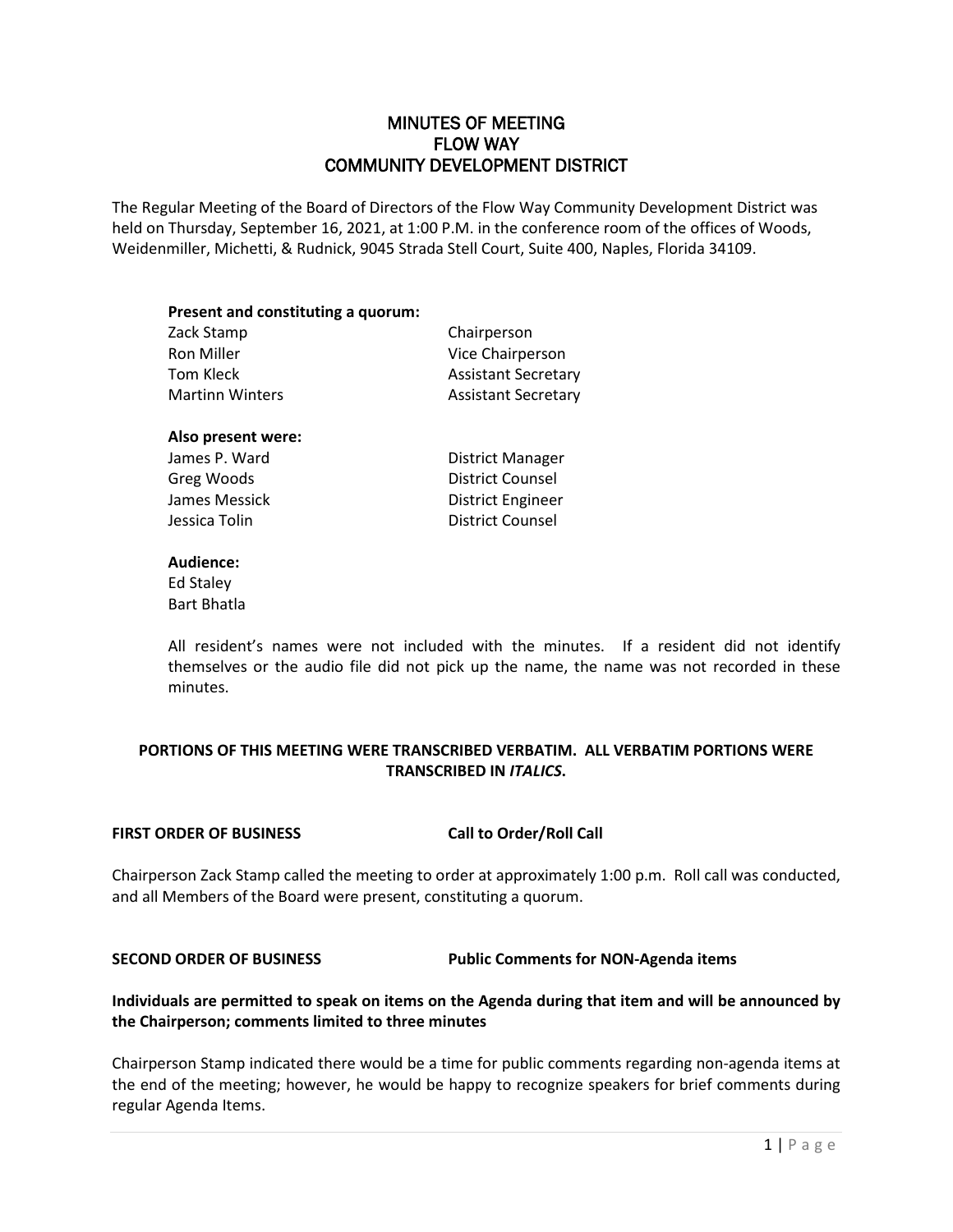#### **THIRD ORDER OF BUSINESS Consideration of Minutes**

#### **July 15, 2021, Regular Meeting Minutes**

Chairperson Stamp asked if there were any additions or corrections to the Minutes; hearing none, he called for a motion.

> **On MOTION made by Mr. Tom Kleck, seconded by Mr. Ron Miller, and with all in favor, the July 15, 2021, Regular Meeting Minutes were approved.**

**FOURTH ORDER OF BUSINESS Consideration of Replacement**

**Consideration of Replacement Member for Seat 1**

- **I. Oath of Office**
- **II. Form 1 – Statement of Financial Interest**
- **III. Guide to the Sunshine Amendment and Code of Ethics for Public Officers and Employees**

*Mr. Ward: You are filling Mr. Miller's Seat. The requirement is that the individual has to be a citizen of the United States and a resident of the State of Florida. There is no requirement at this point that*  the individual be a qualified elector residing within the District itself. At the next election, which will *be in 2022, then the individual will need to be a qualified elector. The way this procedure works, you will discuss the matter, and by simple motion, second, and an affirmative vote, you can appoint someone to fill the unexpired term. If they are not here, I cannot swear them in today, but I can swear them in after today's meeting and they will be able to sit and vote at your next Board Meeting. They would have to be here in person for me to swear them in physically.* 

*Mr. Martinn Winters: I am recommending Bart Bhatla. Bart is on the call remotely and he has an extensive background in environmental engineering and land planning and so forth. He has helped me go through some of these issues and has demonstrated a willingness to serve on the Board. I think we are well-served to have somebody with his credentials on the Board going through the issues that we are going through. He fills a gap in our experience and knowledge. I recommend Bart to be a Board Member.* 

*Mr. Tom Kleck: Bart, are you a resident of Esplanade?*

*Mr. Bart Bhatla: Yes. I am at Montelanico Loop. I have been here about a year and a half.* 

Mr. Winters asked Mr. Bhatla to introduce himself.

*Mr. Bhatla: I have been in the consulting engineering business for about 40 years. I started with a company and retired with the same company, but at the time I joined the company we were only about 16 employees, and we grew to about 5,000. Fairly eminent company in the county. Roy*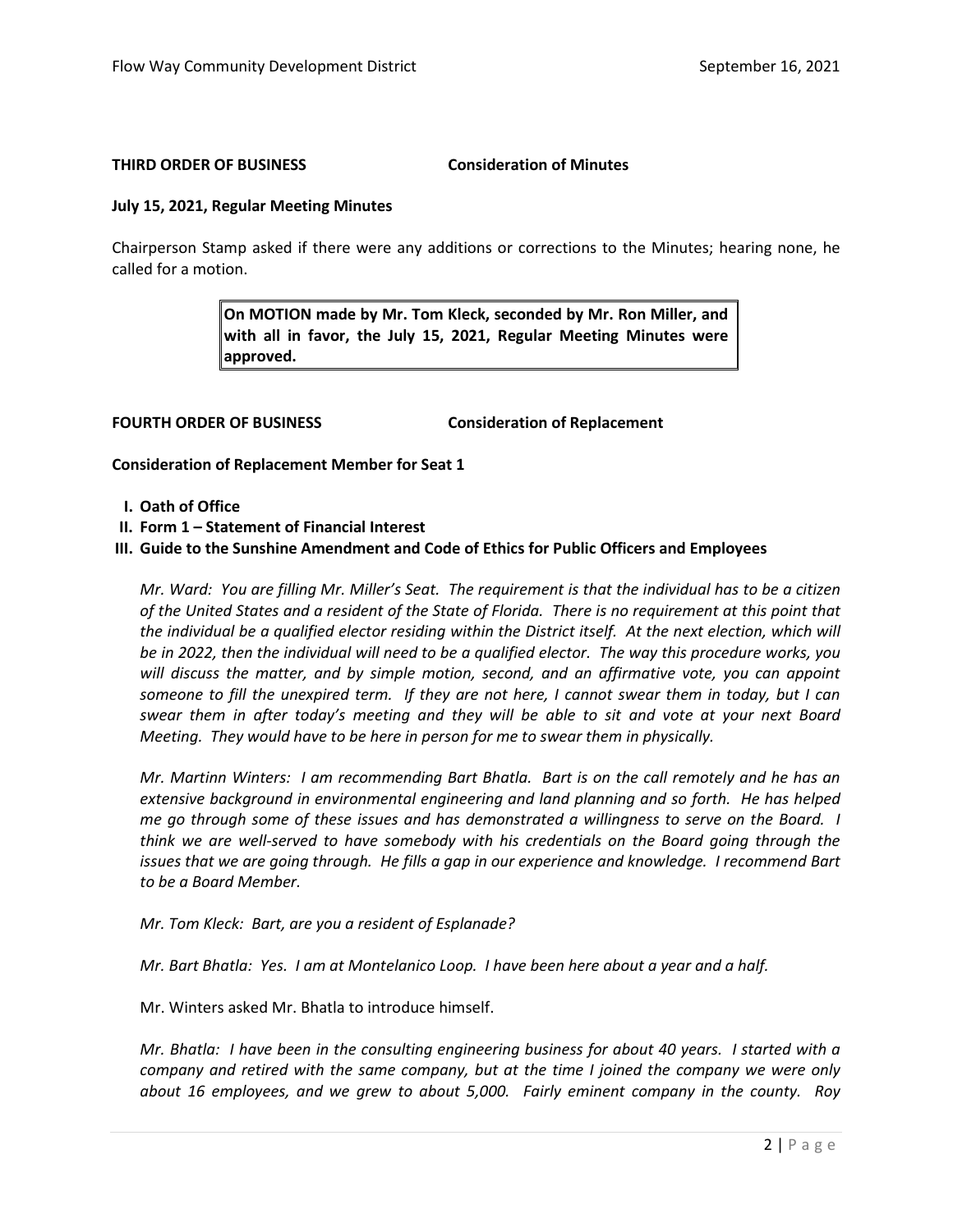*Weston, Inc. I started as a lab director there and I basically served in many positions from Project Manager to Project Director to VP, etc. I was in Italy about 5 years, in Milan. I started a consulting company for the company. Then I was in Cleveland for about 4 years and ran a consulting engineering company there. It was basically a civil engineering company, and I was the president of the company for about 4 years. Basically, I am a problem solver. Have been and enjoy it. Have been through all aspects of doing and managing and overseeing businesses. As for the educational background, I am undergraduate in civil engineering, master's in public health and I have a PhD in environmental engineering from Oklahoma State University. I kind of started in environmental business as it was starting to take hold in the U.S.* 

*Mr. Winters: You understand the nature of the permits that we are operating under and so forth? Have you had an opportunity to look at any of those permits?*

*Mr. Bhatla: I have leafed through those as a part of the HOA engineering team. I haven't studied them in detail, but I am fairly familiar with them, and I understand the issues on the table, particularly the issue of transition and the deficits in the permitting requirement, etc.* 

*Mr. Winters: Bart and I met, Bart was on the HOA transition committee, the engineering group, and I was working with the CDD group and so that's how Bart and I first got together. I felt it was a good collaboration.* 

*Mr. Ron Miller: Based upon Bart's background, and his willingness to serve, based upon my expertise, this would raise the elevation of our expertise.* 

Mr. Ward asked Mr. Bhatla if he was a United States Citizen, and a resident of the State of Florida. Mr. Bhatla responded in the affirmative.

> **On MOTION made by Mr. Martinn Winters, seconded by Mr. Tom Kleck, and with all in favor, Mr. Bart Bhatla was appointed to fill the unexpired term of Seat 1.**

The Board welcomed Mr. Bhatla. Mr. Ward explained his office would forward Mr. Bhatla an Oath of Office to be signed and notarized and returned to himself. He noted he would send Mr. Bhatla a Guide to the Sunshine Law and Code of Ethics for Public Employees. He encouraged Mr. Bhatla to review these. He explained as a public official Mr. Bhatla was required to abide by a number of laws, but the Sunshine Law was the most prevalent. He stated the Sunshine Law prohibited communication between Board Members outside of publicly noticed meetings regarding anything which could possibly be Board related CDD business. He discussed ethics violations and indicated Mr. Bhatla was welcome to reach out to himself (Mr. Ward) or Mr. Woods with any questions.

### **FIFTH ORDER OF BUSINESS Consideration of Resolution 2021-8**

**Consideration of Resolution 2021-8, a Resolution of Board of Supervisors of the District Re-Designating the Officers of the District**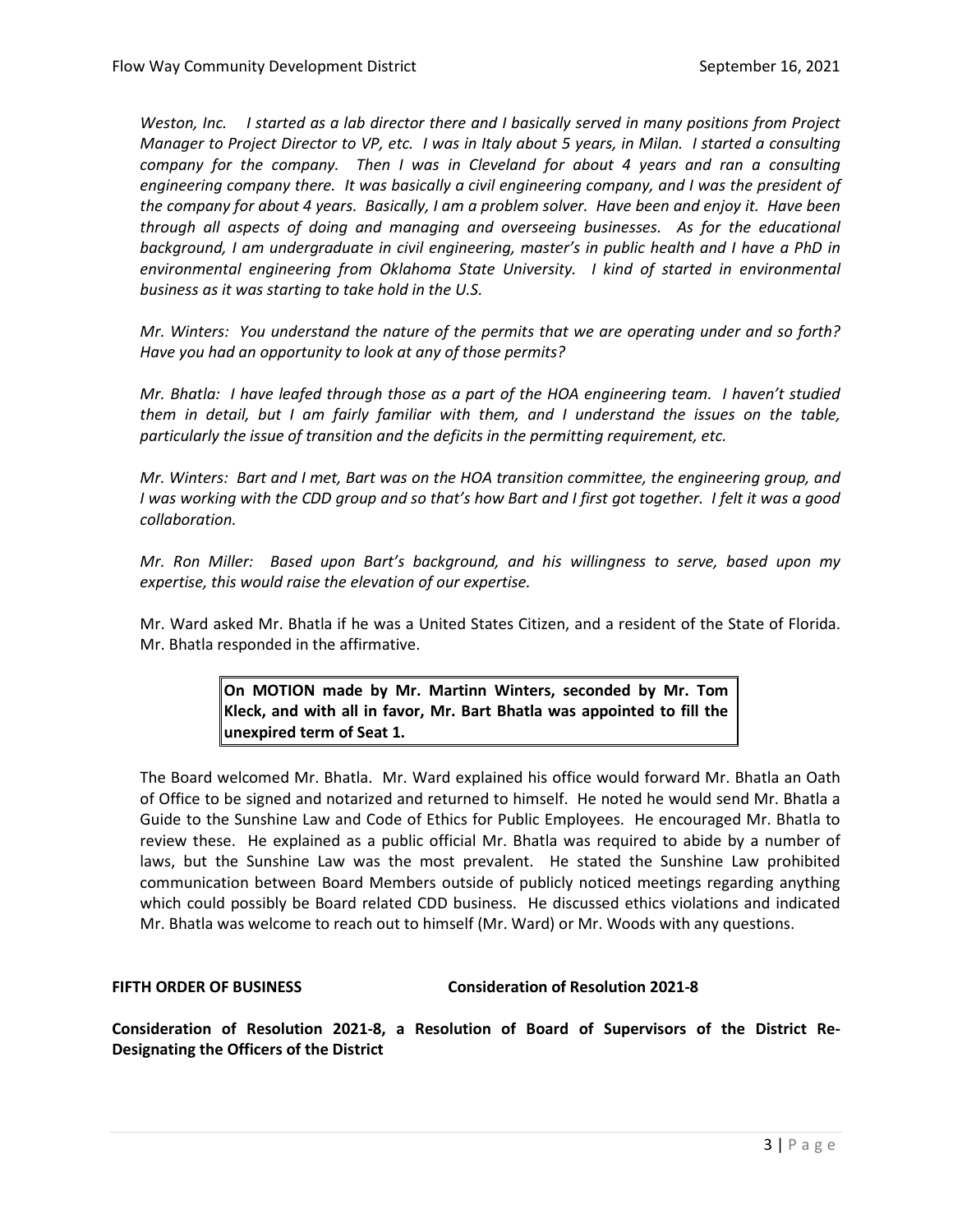Chairperson Stamp noted Mr. Bhatla could be added as an Assistant Secretary and the remaining Board Members could keep their current officer's positions. The Board agreed.

> **On MOTION made by Mr. Tom Kleck, seconded by Mr. Ron Miller, and with all in favor, Resolution 2021-8 was adopted, and the Chair was authorized to sign.**

#### **SIXTH ORDER OF BUSINESS Staff Items**

- **I. District Attorney – Woods, Weidenmiller, Michetti, & Rudnick**
- **a. Notice to TM on Forge Report –There are two letters, one for the MRI report item and one for the lake banks/littoral shelves**
- **b. Arbitration Hearing: January 18, 2022, at 9:30 a.m.**

*Ms. Jessica Tolin: Where we are in the litigation currently is the discovery process. We had a deposition of Tim Hall. There is a second deposition day in the works of being scheduled, a couple discovery requests that we're responding to, and currently there is consideration of a potential amendment to address certain issues with the lakes.* 

Chairperson Stamp asked about the Arbitration Hearing.

*Ms. Tolin: There is a nonbinding arbitration that a representative of the Board would need to attend. It is just a one-day event. Generally. I don't anticipate it being longer than one day for this one. All sides would essentially present their case before the arbitrator. The arbitrator would in turn award, the award would be sealed. It would not be presented to the court until it needed to be and there are some legal implications from the award that we could get into. Everyone should just be aware that there is an arbitration that is occurring.* 

Chairperson Stamp asked about the two letters.

*Ms. Tolin: There were letters that were sent to Taylor Morrison's attorneys previously on the lakes as well as enclosing a copy of the Forge Report on those conditions.* 

*Chairperson Stamp: That's the one that went some time ago.*

*Ms. Tolin: Correct. To date there has not been a substantive response from Taylor Morrison to address those issues.* 

*Mr. Miller: This arbitration hearing, the judge is not aware of what comes out of it?*

*Ms. Tolin: Correct. The judge would not see the award unless there was need.* 

*Mr. Miller: And with respect to letters that have gone to Taylor Morrison about the drainage system and so forth, they have not responded to our letters.*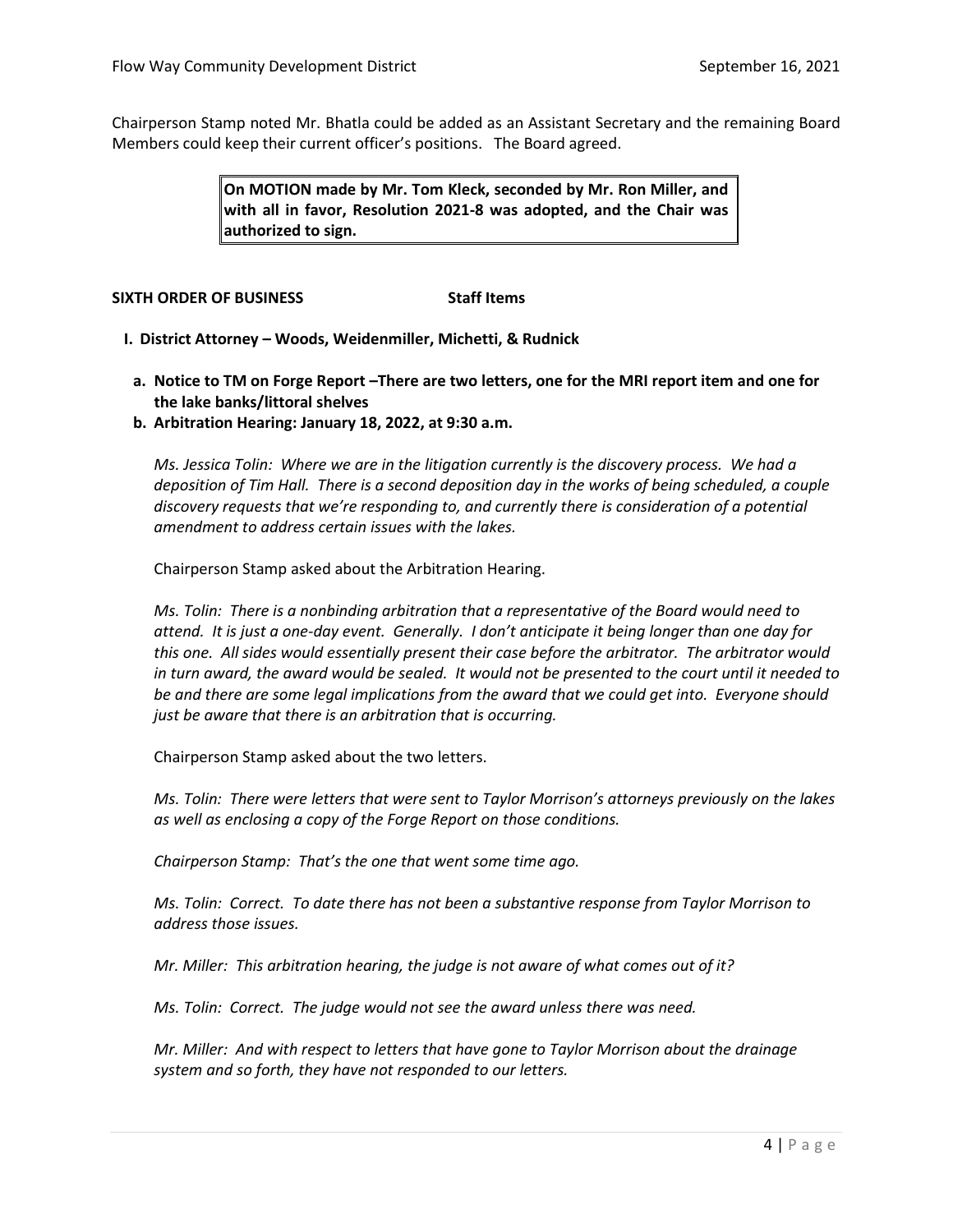*Ms. Tolin: There was a response that essentially said they were looking into it, but there has not been any response indicating that there would be repairs or any sort of remedial action taken to substantively address the issues.*

*Mr. Miller: Before we spend a dime on anything, should we send Taylor Morrison one further letter that essentially says your nonresponse is compelling us to take actions?* 

*Ms. Tolin: There is another type of letter that will be sent pertaining to particularly default items. That is a direct that we can work with Zack on.* 

*Chairperson Stamp: And we have already spent a considerable amount of money trying to cure some of these things because we are concerned about the rainy season and the impact that not fixing them would have.* 

*Mr. Miller: I just want to be certain we have Taylor Morrison on notice that they put us in a corner and are compelling us to spend money.* 

*Chairperson Stamp: That would be a 558 letter?*

*Ms. Tolin: That would be the notice letter with respect to anything considered a construction defect at this point.* 

#### **II. District Engineer - Calvin, Giordano & Associates**

- **a. Preserve Tree Removal Process**
- **b. Stormwater System Repairs**
	- **(i) Broad Crested Weir**
	- **(ii)Sediment and Debris Removal**

*Mr. James Messick: I put together the report for this meeting. It is pretty brief, but I will go through it. There are two items I want to discuss. The first is the preserve tree removal. Our landscaping architect and arborist Mike Connor (ph) who you met a couple months ago has completed his initial investigation, has walked around the site, identified, and logged all of the trees that he feels could potentially fall into and affect any public use areas, such as sidewalk, golfcart paths, and perimeter walking/biking trails. He is preparing a full report for the Board, and I will include it in my Engineer's Report for next month and if you would like we can have him come and discuss with you and go through it with you. I think we can coordinate that and then he will be able to prepare and submit to South Florida Water Management District for approval to go through with removal or felling of dead trees.* 

*Chairperson Stamp: Do you anticipate we will have the report before our meeting? If we have it before we can determine if we need to have him present. I don't want to waste his time.*

*Mr. Messick: I will reach out to him. I know we try to get this Engineer's Report in Jim's hand a couple weeks in advanced. I will find out from him by the end of this week if that is possible. If so, I will have it included in the report and you can let me know if you would like him to be in attendance.*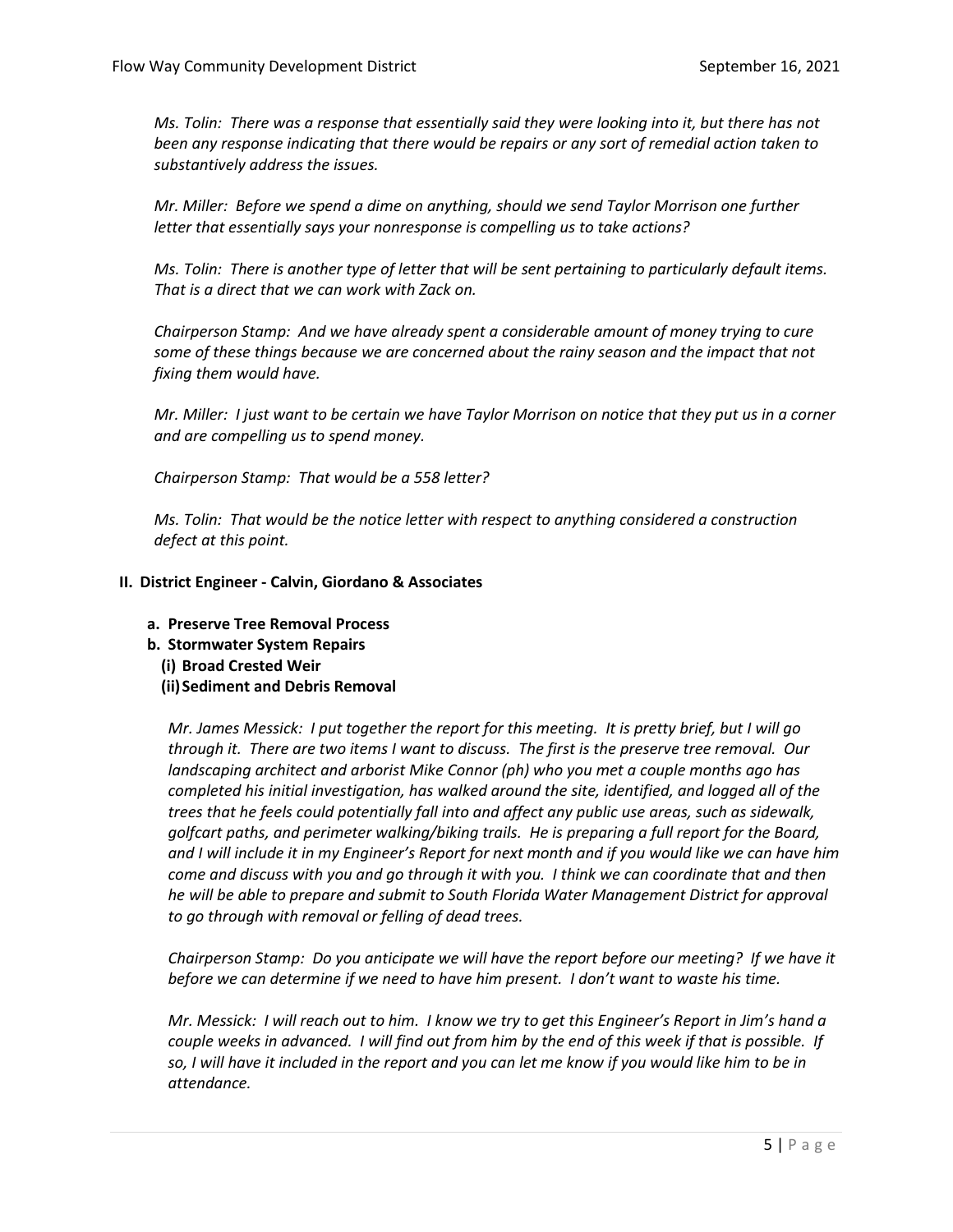*Mr. Miller: Do we think at this point what we are talking about is extensive or just minor?*

*Mr. Messick: He said it was more extensive that what he thought. It took him more than what he thought, but he was able to finish his first walkthrough and he said there were more trees. He*  said it was obvious this hasn't been done before and this first time around will be pretty *extensive. He said we can certainly go through and address this in phases, get the more critical areas first, and then work from there. He will be prepared to talk about that.* 

*Mr. Kleck: Is his report going to cover just the preserves or the trails as well?*

*Mr. Messick: Both.* 

*Mr. Kleck: I'd like to get an update on what needs to be done to put the trails back in A1 condition.* 

*Mr. Messick: Okay. In regard to the dead trees that are near them?*

*Mr. Kleck: In regard to the trees that are blocking and coming in, the grass that is growing over the trails. My wife drives those trails everyday on her bike and she says they look like crap. So, my question would be are they going to be responsible for those as well?*

*Mr. Ward: Are you talking about the trails inside the preserve?*

*Mr. Kleck: Yes.*

*Mr. Ward: His initial report is only for tree removals. We are not addressing the trails within the preserve areas.* 

*Mr. Kleck: Okay.*

Chairperson Stamp asked about the stormwater system repairs.

*Mr. Messick: We were able to get quotes for both phase 1 and 2. Those were the immediate items of importance that we wanted to address ASAP. The broad crested weir to the south and the sediment and debris removal. We were able to start construction/restoration and debris removal earlier this month on September 8. They anticipate the length of construction to take a month to a month and half. They started on the control structures of lake 1, 2 and 5A. They are moving along a little slower than we would like. I think they are going to get a second team in to finish in the time frame they estimated. I will be coordinating with them to make sure that happens. The phase 1 broad crested weir was also contracted to MRI and that was a little bit behind the sediment and debris removal portion, but they are going to start on the 27th now. They think it is only going to take a couple days in the field, so once they get started, they will have their specialized equipment on site. They will be able to bring the rock and rip rap to the site and get it staged and set up and finalized by the end of this month.* 

*Mr. Winters: How much of this is considered remedial and how much is considered routine maintenance. Is this all remedial work that should have been done?*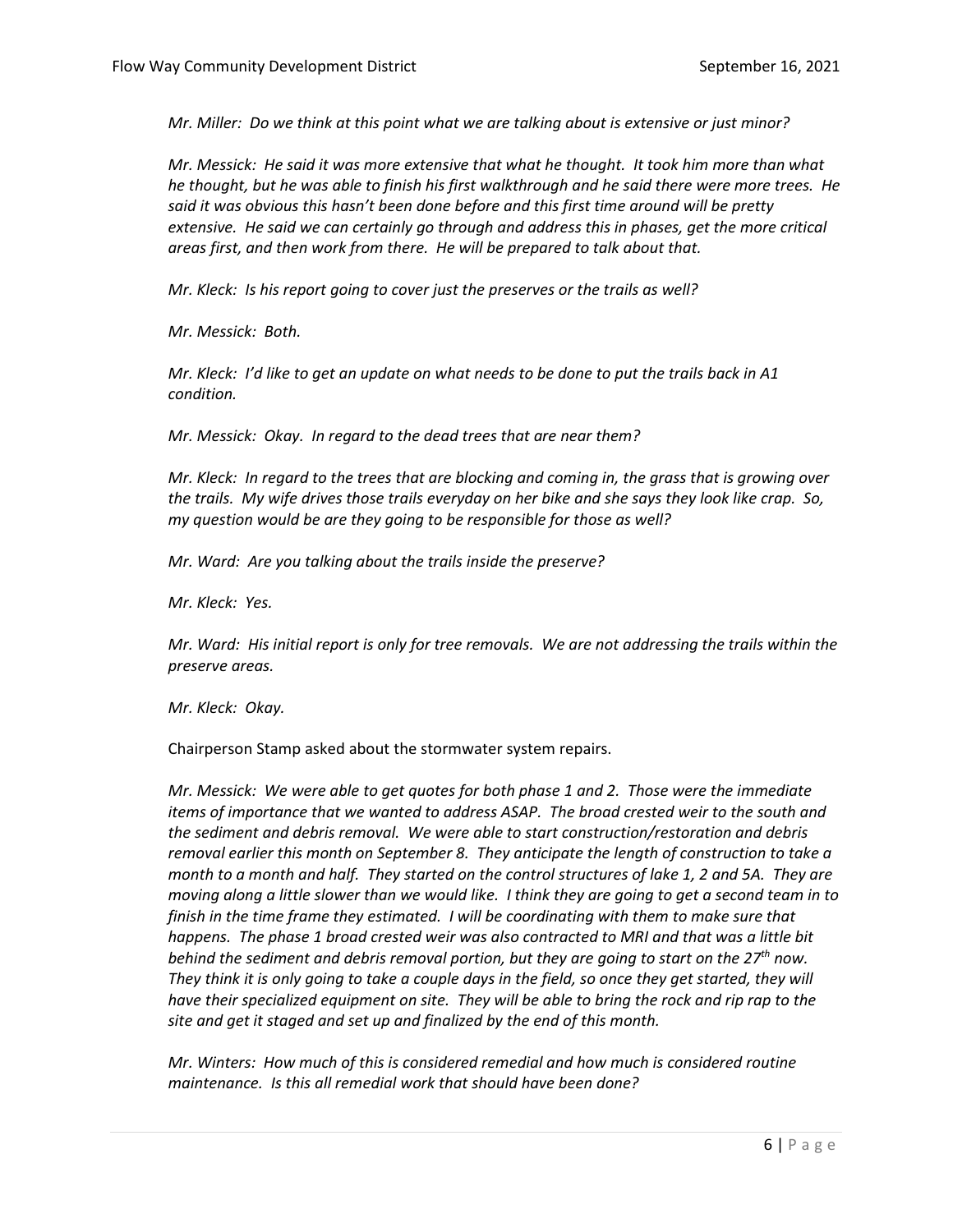*Mr. Messick: I would have liked to see the original design have some of this incorporated into it, so I can't say this is maintenance. We let it slip a little bit to the point where it got to be a little bit more erosion than what we would like. I couldn't tell you if that happened in one rainy season or if it happened over years of erosion. I think once we get this addressed the continual maintenance will be much easier and little to none actually once we get the rip rap installed.* 

*Mr. Winters: I guess what I'm getting at is, we have got an MRI condition report which showed the status of the lakes and drainage systems at turnover, which showed a lot of this work needing to be done which wasn't done, and I am questioning whether we should be keeping tabs on how much we are spending on all of this to include in our claim.* 

*Mr. Ward: We are going to keep tabs on all of it and that will be provided to Jessica and Greg, and they will be the two who can decide on what to do with it at that point.* 

*Chairperson Stamp: Part of it will be routine maintenance and part of it will be deferred maintenance that they should be liable for. Jessica, do you have everything you need for the bridge/railing?*

*Ms. Tolin: Those were also included in the prior (indecipherable).* 

*Mr. Messick: The only other thing in my report that changed from the last time is I did include the pass-through weir detail that they used. It shows the rip rap both in plan view and detail view and outlines what they will be constructing in case you had any questions about that.* 

#### **III. District Manager – JPWard & Associates, LLC**

- **a. Financial Statements for period ending July 31, 2021 (unaudited)**
- **b. Financial Statements for period ending August 31, 2021 (unaudited)**

*Chairperson Stamp: I would like you to walk us through this fiscal year which is about over and the next fiscal year. We're getting a lot of expenses that were unanticipated, so just give us a general overview.*

*Mr. Ward: Our budget is in essence \$680,000 dollars in the current year, both revenue and expenditures. We will either meet or slightly exceed that amount of expenditures in the current fiscal year. If you recall, a part of the revenue stream we are using is \$100,000 dollars of our cash balance from last year, so our cash balances will drop down into the \$210,000/\$220,000 dollars range before we go into our 2022 year. Obviously, the big expenditures are the legal fees, the cleanout for the drainage system and the weir structure. The issue going into 2022 we will have to consider is we will no longer have cash available that we can use to fund our budgets for 2023, so we already will have a large deficit. You have \$400,000 dollars plus maintenance on these littoral shelves and lake banks. If that is not repaired, it will need to be dealt with. Plus, we will need to get whatever our operating costs are and any legal fees going into the 2022/2023 year. We will have a very difficult budget process in 2023. It will be a different 2022 trying to keep expenditures in line with the same budget that we have in the current year knowing the cash position is starting to get low.* 

*Mr. Kleck: The reason for this is the amount of work that Taylor Morrison has left for us to do?*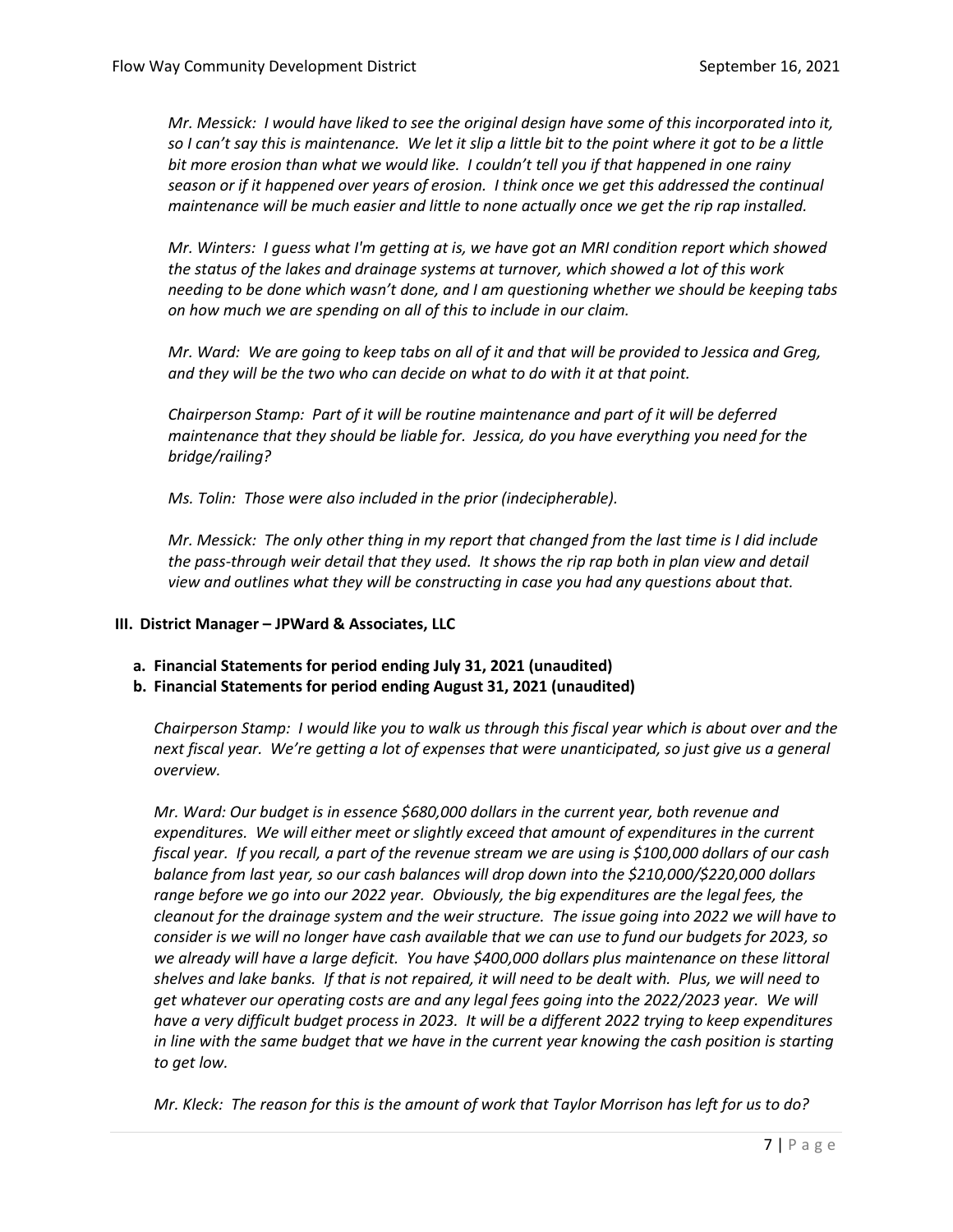*Mr. Ward: It is twofold. One, it's obviously the legal fees associated with all of this. We are at \$110,000 dollars in legal fees as of the end of July and we are running \$10,000 to \$15,000 dollars per month at this point on legal fees and court reporters and stuff like that. We had almost \$100,000 dollars we are spending this month alone on cleaning out the drainage pipes and the weir structure repairs. Those are very big budget expenditures in a very short period of time.* 

*Mr. Kleck: What is the projected time frame where we could possibly see some kind of a settlement if it comes to that.* 

*Ms. Tolin: Right now, we are on the settlement front. It's hard to say.*

*Chairperson Stamp: What's our likely trial date?*

*Ms. Tolin: Off the top of my head, I don't recall exactly when we are set for trial, or at least the trial docket that we are on. Generally speaking, it takes 2 years from the date of filing, so it would be likely next year.* 

*Mr. Ward: For some reason I remember Greg saying it would be the fall of next year.* 

*Ms. Tolin: There would eventually be a mediation that would happen, and so there is an opportunity there depending on negotiations.* 

*Mr. Kleck: That was one of the big issues. They've left us no kind of escrow money to work on.* 

*Mr. Ward: You are correct. From a monetary sense. Going into the next year we are going to have a very big financial increase in our budgets in order to meet the operating requirements of the District on a going forward basis for what we need to do, just under general operations. And I can already tell based upon what we had budgeted for operations, even though we didn't do it, it is woefully inadequate to operate this District on a going forward basis. I had mentioned to Zack I think we are going to start the budget process earlier than we normally do and have to work our way through this process next year.* 

*Chairperson Stamp: Part of that will be phasing in the fencing and pipes and other things. Even if we settle with Taylor Morrison, that's going to be a year or more down the road, so we are going to have to get two budget cycles with the assumption there is not going to be penny. And if there is then it's good, but we cannot assume that.*

*Mr. Ward: Maintenance of the lake banks, the littoral shelves, once we spend the \$400,000 dollars, assuming that's the right number, we are going to have to take over the maintenance of that at that point. We can't let that kind of investment go without being maintained in a proper manner. The preserves, obviously whatever we decide to do, the tree removal, the fencing issues, as you call them the trailways within the preserves, nothing is being maintained and I am realizing now, the more we get into this, we have a very big nut to crack.* 

*Mr. Winters: On a routine maintenance basis, how much would you say we were short? Do you have an estimate?*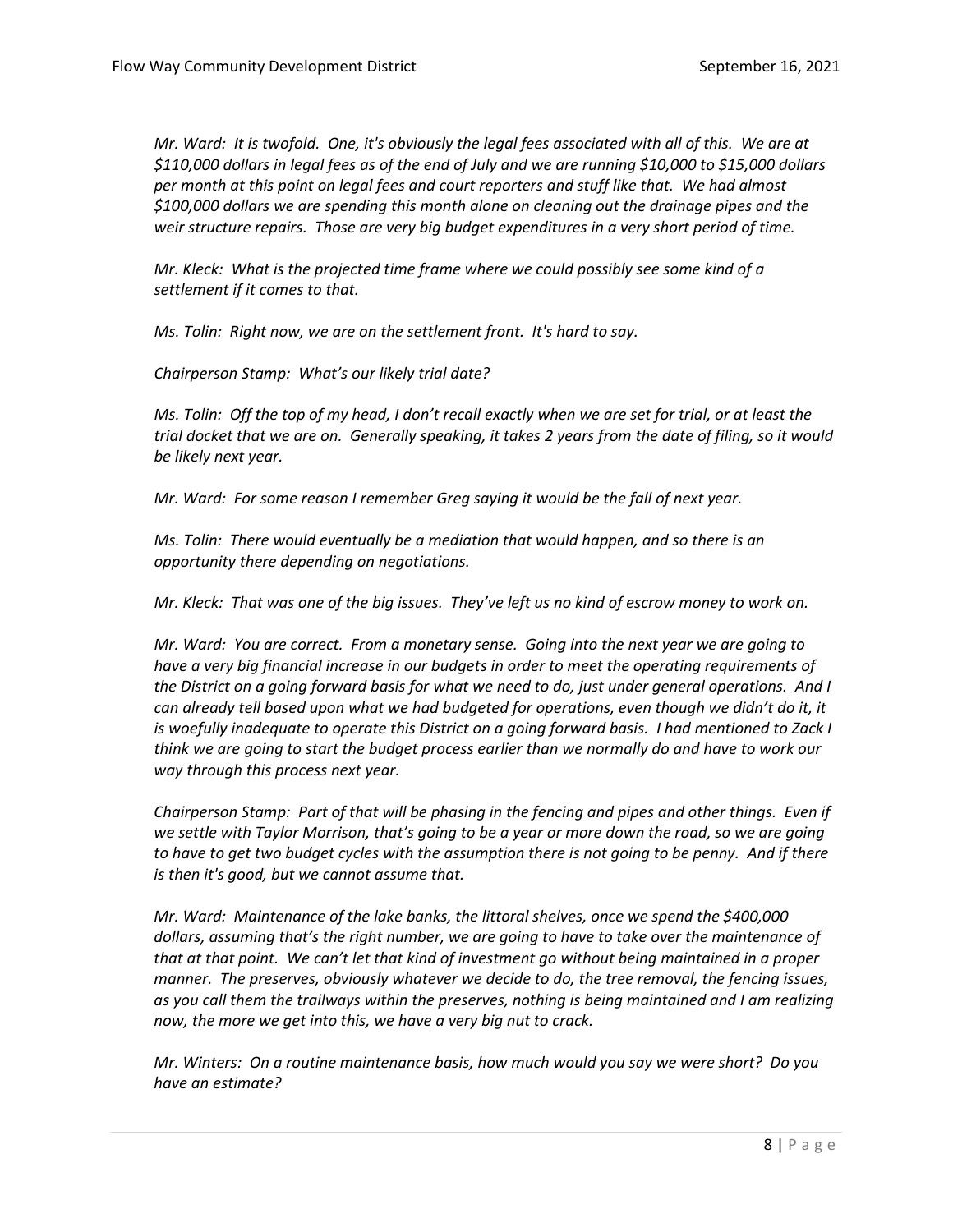*Mr. Ward: I have no idea. I am going to tell you it is going to take Jimmy and I probably two months to put something together that is even reasonable on this kind of a District. Now that I think we are all really understanding the level of maintenance that's even needed on this project. It is not in the HOA's budget either, so we are going to have to just take this on.* 

*Mr. Bhatla: Have we taken the ownership of the lakes?*

*Mr. Ward: Some of the lakes are owned by the CDD. Some of them have fee title ownership to the HOA, but the District has an easement to all of the water management system.* 

*Mr. Bhatla: The lakes are still under a provisional permit. In other words, they are not approved by the County as to be in a state to be issued a permit. If we done have the ownership of the lakes, anything we are spending is in anticipation. I think that's the responsibility of Taylor Morrison. I just wondered why we are starting to maintain them and not the owner of the property so to say.*

*Mr. Ward: Within the context of the regulatory environment, there are construction permits from the regulatory agencies, whether that is South Florida Water Management District or Collier County. Obviously there have been significant issues about whether the County or South Florida will or has already accepted those permits to be in compliance with those construction permits. There are now also operating permits from South Florida Water Management District, none are required from Collier County. Those operating permits have been transferred into the name of both the CDD and I believe the HOA is also a co-permitee on those operating permits. Now, both the CDD and the HOA have the responsibility for the maintenance of the system itself. Separate and apart from whether there are any deficiencies in the system itself is a separate legal matter that is being dealt with, but we do have a requirement, whether it is the CDD or the HOA, but the community as a whole, both of us combined, have a responsibility to maintain that system.* 

*Mr. Bhatla: Have you talked to the County relative to the bonds that they have?*

*Mr. Ward: Yes, that was not a particularly fruitful discussion. The County has basically indicated at this point that they don't want to get in the middle of a discussion between this District and Taylor Morrison as far as they were concerned, and they have basically said they are acceptable to us as the County from a construction perspective.* 

*Mr. Winters: A letter was sent to the County showing them the engineering reports that were done and the work that was not done by our law firm, asking the County to weigh in on why these performance bonds were being released. And that was the response that we basically got back was that as far as they are concerned, they met all the requirements.* 

*Mr. Bhatla: My understanding was about 6 months ago I was informed by Taylor Morrison that they had an engineer engaged who was looking into all the deficiencies pointed out by the County, and they were going to prepare a report which would indicate that everything has been completed. I don't know if that report was ever issued to the County in order to obtain the permit, because everything was on a provisional basis. It seems like that event has occurred. Has anybody seen that report?*

*Mr. Ward: I can tell you from my office, no, we have not seen it.*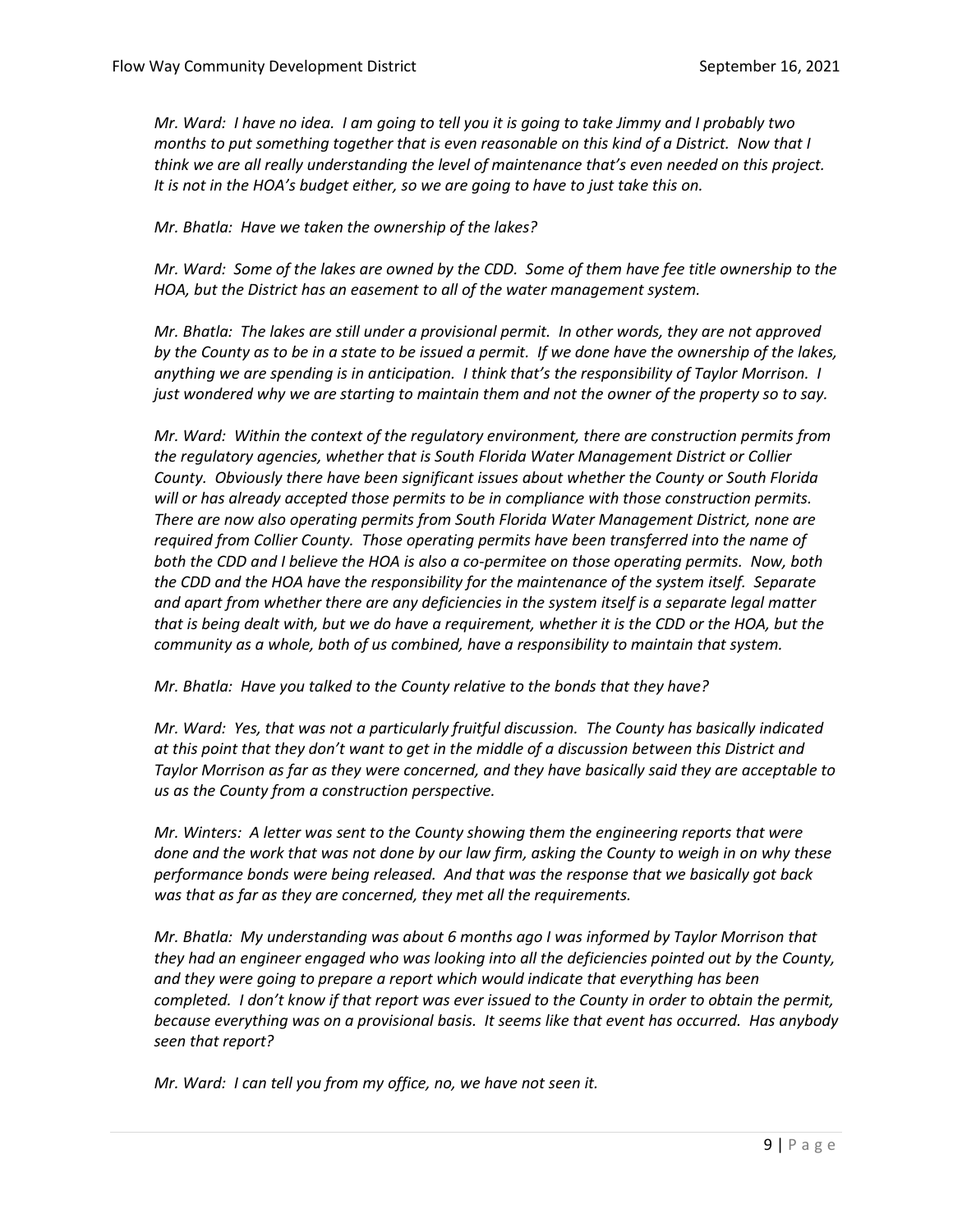*Ms. Tolin: I don't believe I have seen that report either. I will say though, in the discovery process, in the litigation, we received numerous documents from Taylor Morrison. It is possible it is in that production set, and I have not gotten to it yet. We may have it. In any event, with a 558 notice you can also request documents including any sort of reports, so that is something we can also request and try to get from them if not.* 

*Mr. Bhatla: Is arbitration the way to go? Is that the requirement in the contract?*

*Ms. Tolin: The arbitration that we would be participating in for this case was ordered by the judge for us to attend.* 

*Mr. Bhatla: It is a boatload of money we are spending which is the responsibility of Taylor Morrison. So, we did have a meeting with the County face to face and that's how it came out?*

*Ms. Tolin: There was a letter sent from our firm on behalf of the CDD to the County. Basically, as Martinn was explaining, including the Survey, comparing that with the Waldrop Engineering Survey, and the County responded.* 

*Mr. Bhatla: I'm not very comfortable that everything has been done, because it's an awesome responsibility for us to assume all the expense because the regulatory agency is in the middle of it. They can't walk away from it. It seems to be that way.* 

*Chairperson Stamp: Bureaucrats can always come up with reasons not to do things. Having been one I can tell you that. It's always easy to figure out a reason not to do something.*

*Mr. Bhatla: I kind of feel like we need a meeting with the County face to face and invite also Taylor Morrison if they want to come. It won't be a legal meeting. It will be a technical meeting. We want to understand what their complete decision-making process is because I think the legal avenue is fine, but that is very costly and the results will be achieved in I don't know how long, and I am kind of hoping that we might have a short cut here. At least we need to explore it. We should not take on all the responsibility and the expenditure. True we will have a legal fight, but before that, if we can do something, and we can agree on an escrow with Taylor Morrison and we can have an engineering consultant acceptable to both parties we could do the work on that basis. At least I feel like we need to explore this. It is not very costly to meet with the County and have that discussion, and also have them on record that they have followed proper procedures. There are basically three regulatory agencies involved here, including the Corp.*

*Mr. Kleck: I think if the County already responded to that letter -- Is that what you're telling us Jessica? That they wouldn't change their ideas or their mind?*

*Mr. Winters: Tom Conricode introduced me to the supervisor of the fellow who responded in the letter. Jeff McGenna (ph). I was supposed to have a call with him and his staff before I went out of town and we were never able to hook up, but he indicated a willingness to talk to me about this issue and before he and I could talk, the letter came back from the head of inspections for Collier County telling us basically he was satisfied with the conditions, and it was our problem. I think we could probably circle back with his supervisor and say we would like to appeal that decision and I would be happy to be a part of it, but we have all of these sunshine rules about how much we can't talk to each other before meetings like that occur, which would mean either one of us shows up at*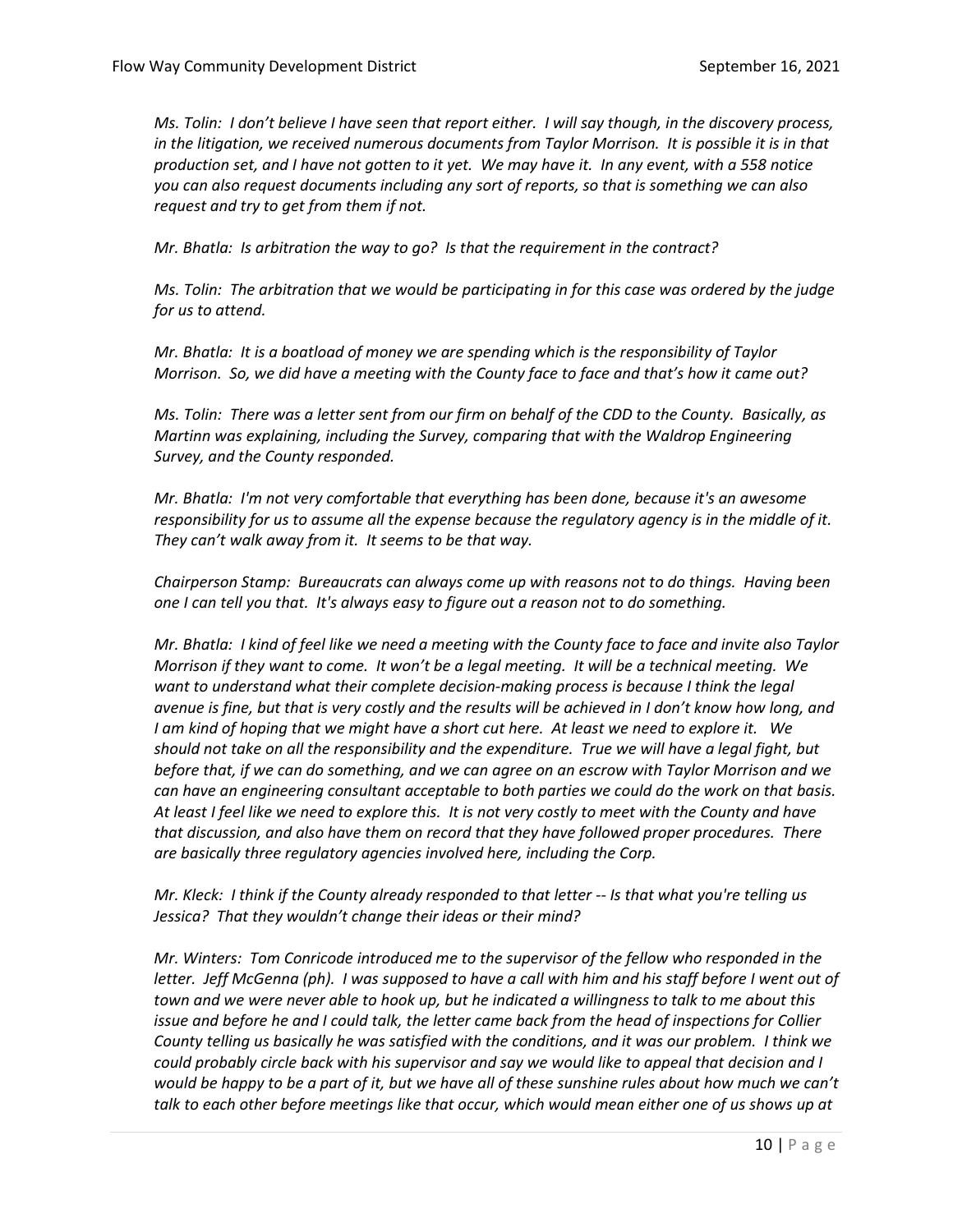*that meeting or all of us shows up at that meeting, so mechanically, logistically, there is difficulty in setting that meeting up and who is going to be at that meeting and who is going to be the spokesperson. I'd be happy to be a representative to the County, but I think Bart is probably a lot more qualified than I am. If there was a way that more than one of us could meet with the County, I would be happy to do it. I just don't know how you would manage it between meetings.* 

*Mr. Ward: It's not possible.*

*Mr. Bhatla: I am not completely familiar with the Sunshine Laws, but can we use our engineer to have a conversation between you and me and other Board Members?*

*Mr. Ward: You cannot do that. That is a blatant violation of the Sunshine Law.* 

*Mr. Bhatla: How do you protect your interests then if you cannot talk to each other?* 

*Chairperson Stamp: You have to do it in an open meeting format like this.* 

*Mr. Bhatla: I would like to meet with the County and make sure we have followed all their procedures and we want to go to as high up as we need to go in the county. This is a matter of several million dollars, and we have a responsible party who has the obligation and there is some record of that also. How do we put our heads together on this?* 

*Mr. Miller: I'm glad to hear Bart is bringing this up for more discussion. It seems to me there is a possible workaround to meet with the right person in the County if they were willing to help us. We could have a Board Meeting and invite the person in the County we wish to speak with to attend the Board Meeting. With the performance bonds, I have always found this confusing, here is what I think, when standing in the shoes of the insurance company who has issued these bonds, and the insurance company's obligation is to step in and finish completion of uncompleted work by a developer, so if a developer walks away and doesn't complete the project, then the insurance company would be held accountable to do so. If there is work that is uncompleted, the performance bonds would come into play, and we should be filing a claim with the insurance company. On the other hand, if the work has been completed, that doesn't mean it doesn't have deferred maintenance. That's a whole different subject that the project could be technically completed, and the performance bonds could be released, but that still doesn't take off the table the fact that it has been turned over to us with maintenance that has not been done for the last five years, and that should be part of what we are going to have to catch up on, and that's what we would be going after Taylor Morrison for in addition to what we have already gone after them for.* 

*Mr. Bhatla: You are right. I was thinking the lakes and littorals were all owned by Taylor Morrison, and they are under a provisional permit. Recently, about a year ago, the County came, and they surveyed every lake and they pointed out the deficiencies. All of those were basically journalized by Taylor Morrison and they had an engineer have everything to be completed and then prepare a report that everything has been completed according to the requirement of the County and that will then serve as a basis for issuing a permit and release of the bond. If that process has not been done and we have assumed the responsibility of what the scheme is then. If the new owner knowingly has assumed the responsibility the regulatory agency will go after the new owner. If the new owner is not willing to do it, they have to go back to Taylor Morrison. I*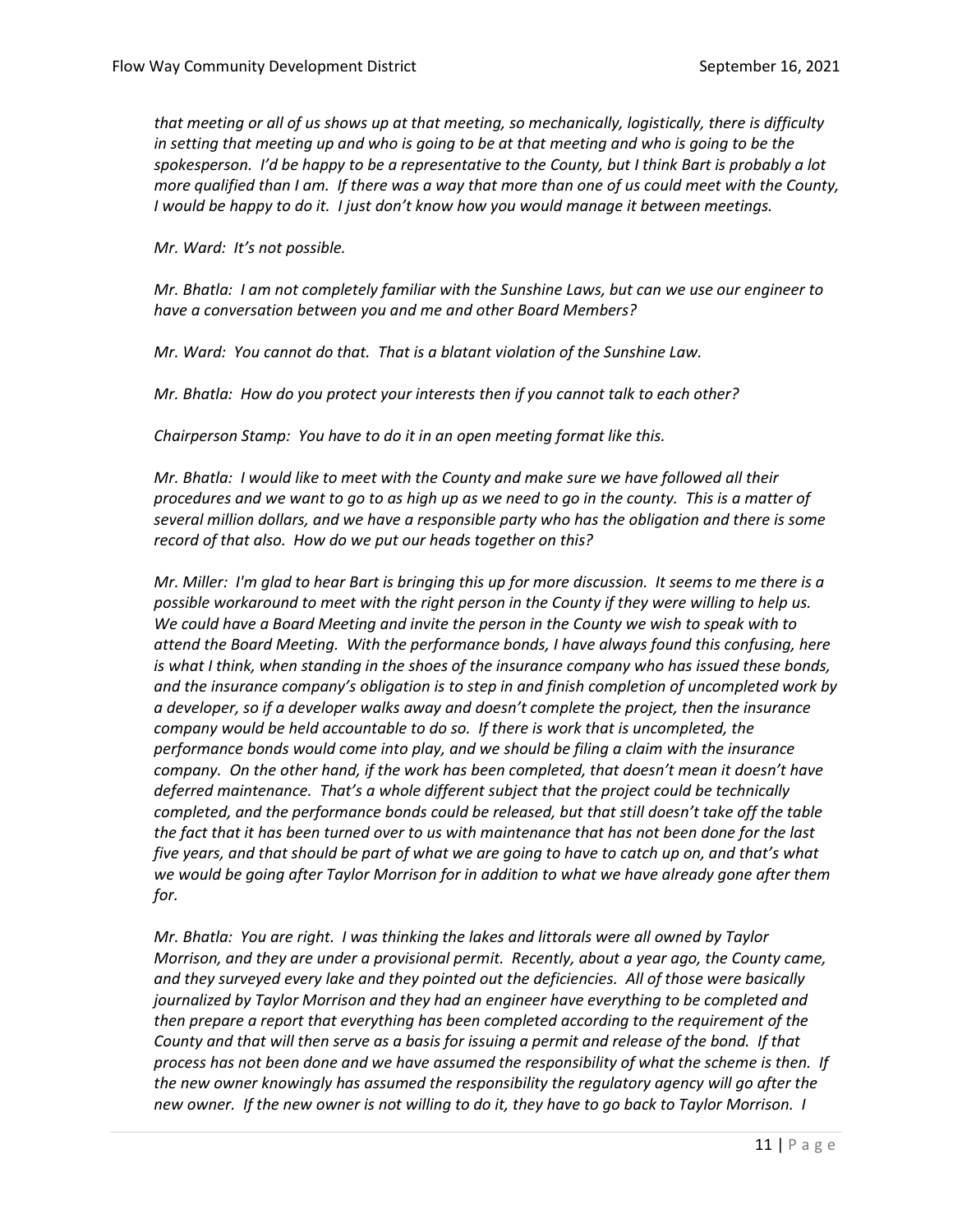*don't know if we have assumed the responsibilities of the lakes for the provisional permit, then knowingly we are agreeing to the expense to bring it to a level where it can be permitted. That is the part of the discussion that I think we need to have with the County. Where is the report which says everything has been completed? The report has to be an independent consultant report, not based on their feeling. There is a very defined process, and we would like to see if the process has been followed or not. How we do this under the Sunshine Law I don't know yet, but I think we will figure out a way.* 

*Chairperson Stamp: You could certainly talk to the County. There is nothing to prohibit you as a resident.*

*Mr. Bhatla: We want to talk to the County and want to get from them that they have followed the process, where is the completion report, etc.* 

*Mr. Winters: Could I get Tom Conricode to introduce Bart to the supervisor at the County?*

*Chairperson Stamp: Yes.*

*Mr. Bhatla: I would like to do that. I would like to understand where they are at. At least we could get the background. I don't have the complete background. I was involved from the HOA, and I did talk to Taylor Morrison, and they told me all this, that they have an engineer who is preparing a completion report. And now I understand we already own the lakes and that makes a difference. I think we are also a governmental body. It is not anything that the County can ignore. We have a strong standing there to talk to them on that basis.*

*Chairperson Stamp: I think Martinn has given us the way forward, to introduce you and then you can follow up with the County.* 

*Mr. Winters: I think Bart will know better what questions to ask than I would. He has been through this before, so what I propose to do is have Tom Conrico set up an introduction between that supervisor and Bart.* 

*Chairperson Stamp: Anybody but another Board Member can go with you to the meeting. Mr. Messick can go with you. You cannot have two Board Members there.* 

*Mr. Messick: Collier County Property Appraiser lists the preserves owner as Flow Way CDD. The tracts for the preserves, internal and external, state the owner is Flow Way CDD, but the lakes all say Esplanade Golf and Country Club of Naples. Is that title for the HOA or for the CDD?*

*Mr. Ward: That's the HOA and the District has easements over top of all of that.* 

*Mr. Messick: So, the actual land is not owned by the CDD, there is just an easement that we are able to maintain that system.*

*Mr. Ward: We own it, operate it, and maintain it.* 

*Mr. Miller: Can the Board Member meet with the County and then come back to a Board Meeting and present the discussions he had with the County?*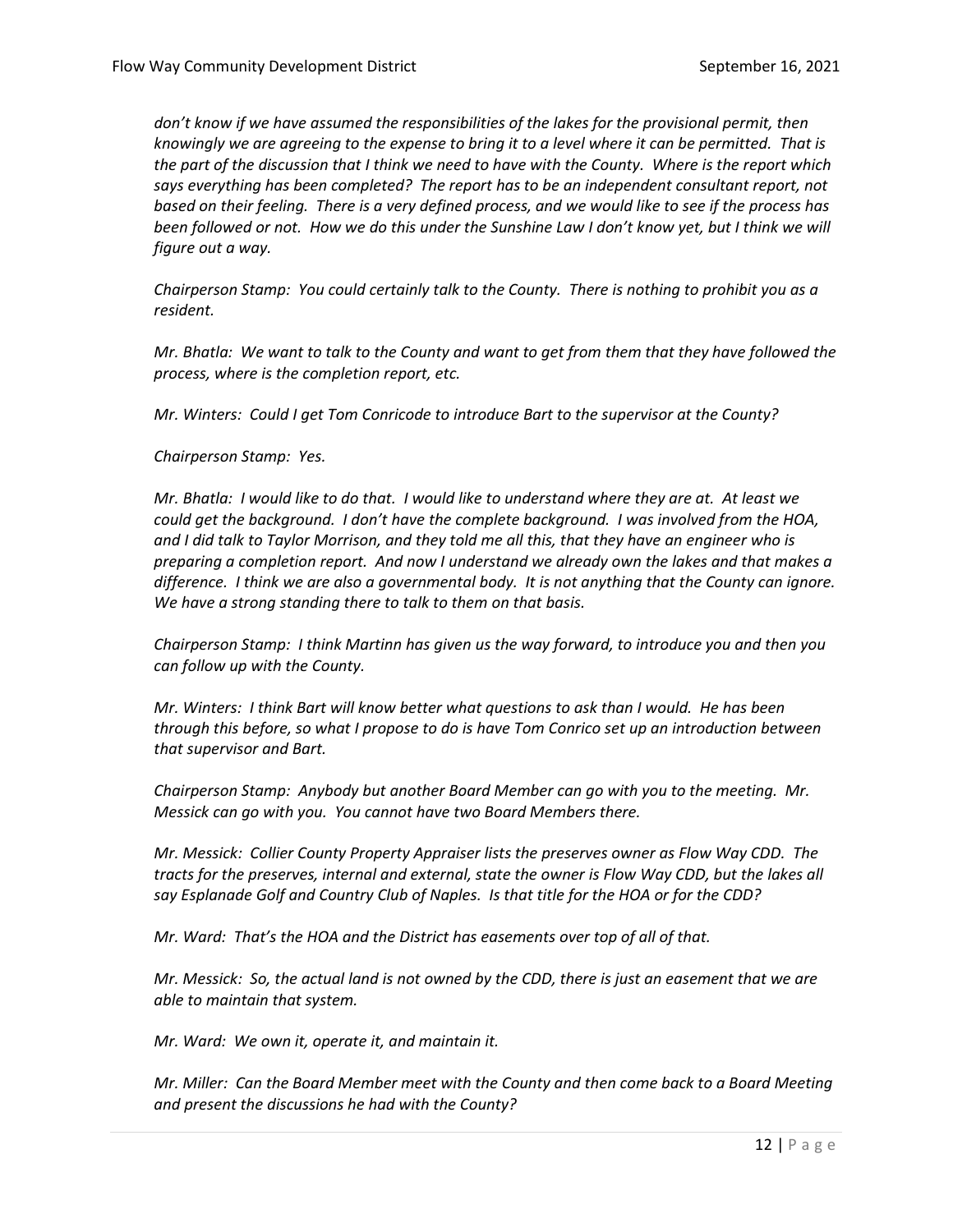*Mr. Ward: Yes, sir.* 

#### **SEVENTH ORDER OF BUSINESS Old Business**

- **I. Agreement with Master Homeowner's Association and District (Continuing Item)**
- **II. Discussion of Future Funding of Preserve Mitigation and Maintenance (Continuing Item)**

*Chairperson Stamp: This is on here in case anything has changed, and I don't think anything has changed with these items.* 

#### **EIGHTH ORDER OF BUSINESS Audience Comments**

**Audience Comments: Public comment period is for items NOT listed on the Agenda, comments are limited to three (3) minutes per person, assignment of speaking time is not permitted, however the Presiding Officer may extend or reduce the time for the public comment period consistent with Section 286.0114, Florida Statutes**

Chairperson Stamp asked if there were any audience comments.

*Mr. Ed Staley: I understand the whole idea of the easement and maintenance system and all that, but I was always under the impression that the fee simple ownership of the lakes continued to be with Taylor Morrison. Am I being told that they have fairly recently, the documentation has been filed, so that ownership has indeed been transferred?*

*Mr. Ward: I have no reason to believe what Mr. Messick said would be untrue or wrong, so apparently, they have transferred the underlying title to the HOA at this point, which I was not aware of either.* 

*Mr. Staley: Could you read how it is titled again?*

*Mr. Messick: It is titled Esplanade Golf and Country Club of Naples, tract L21, for this particular tract.*

*Mr. Staley: I believe that's the legal entity of Taylor Morrison for the development of this subdivision.*

*Mr. Messick: The next one says Esplanade Golf and County Club of Naples Incorporate, 28100 Bonita Grand Drive Ste 201.* 

*Ms. Tolin: There is Taylor Morrison Esplanade Naples LLC, I think is the name, and that is one of the developer's entities of Taylor Morrison and one of the defendants in the lawsuit. The Esplanade Golf and Country Club, Inc., is the HOA's legal entity.* 

*Mr. Miller: I'm not happy about this, but I'm not surprised, we went through turnover this year, and at turnover time Taylor Morrison would have deeded over to the HOA everything, including this, as part of the turnover process, correct? I'm hearing that the HOA now owns the lakes, and I'm not surprised because Taylor Morrison's required to turn over everything.*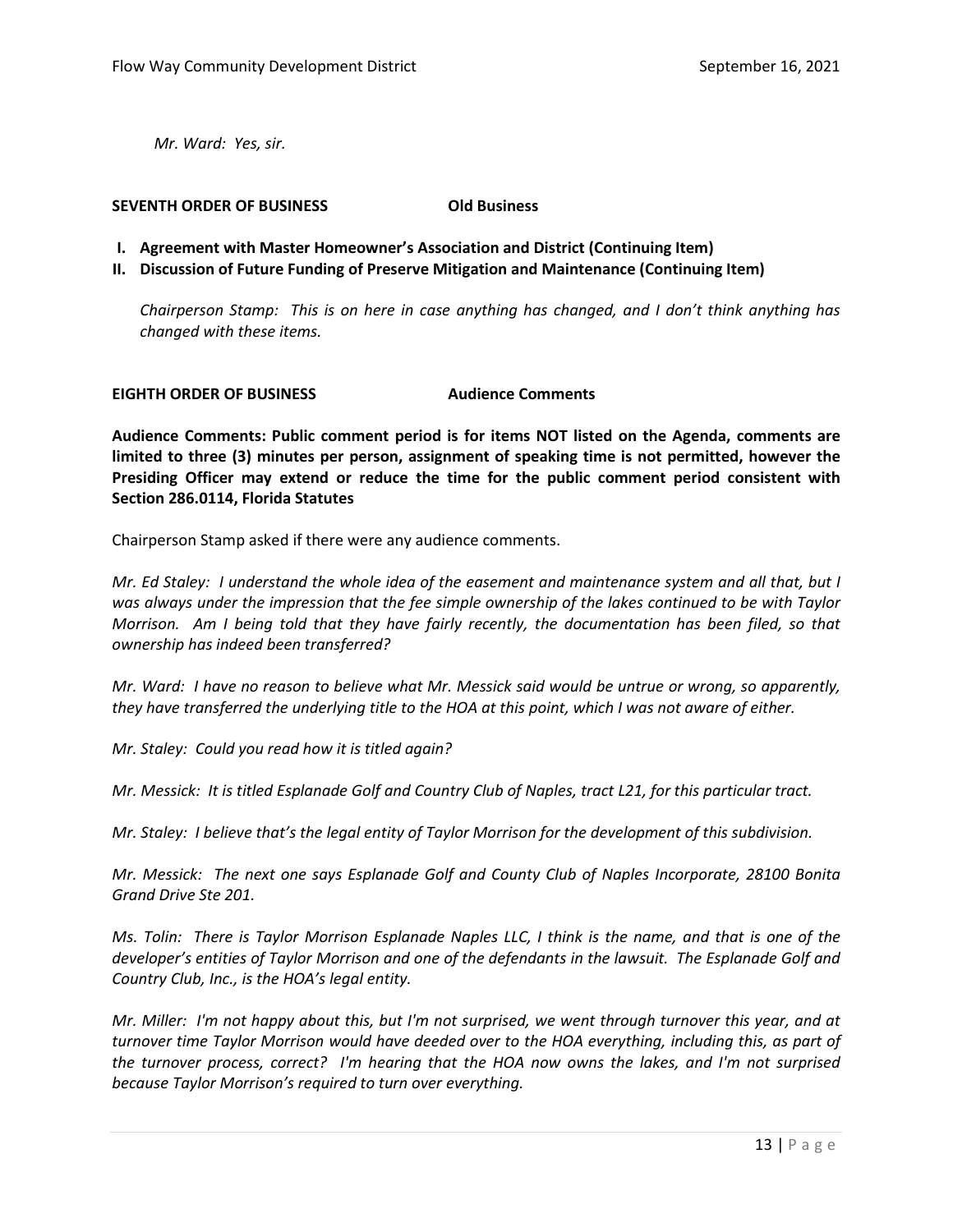*Ms. Tolin: Is that something that (Indecipherable 59:44).* 

*Mr. Messick: The date of sale was December 21, 2020, for all the lake parcels.* 

*Mr. Staley: With respect to the trails, I thought the trails were outside of the preserve. So, some portions of the trails are within the preserves? I thought there were a tiny number of trails within the preserves, but they were being redirected or something. Do we still have a reasonable length of trails inside the preserves?*

*Mr. Messick: When I'm talking about tree removal, I'm not talking about internal to the preserves. I thought you were talking about the trail walking path external of the whole community. Our report of the dead and fell trees are going to be just on the outside of the preserves near external sidewalks, rideways, public areas, not inside the preserves.* 

*Mr. Staley: When you were talking about it, Mr. Kleck followed up talking about the condition of the trails themselves, and I just wanted to make clear that those trails, or the work that you're doing, the trails are not within the preserves.*

*Chairperson Stamp: The asphalt trails belong to the HOA.* 

*Mr. Miller: That is my belief, that the asphalt trails are external to the preserves.* 

*Mr. Kleck: That is why Taylor Morrison moved that trail and the bridge, to get them out of the preserves.* 

*Mr. Winters: It is my understanding from the last meeting that the performance bonds have been transferred to the HOA. Should we have a discussion about what that means or table that for another meeting.*

*Chairperson Stamp: I know our legal team is talking about it, and we can't illuminate the subject until they are done talking about it.* 

*Mr. Winters: Does that mean that we basically owe the money to ourselves?*

*Ms. Tolin: It means that the HOA is currently the principal on the bonds. So, if you were looking to find any sort of notice of default under the bonds, technically as the principal, the HOA is now the party that would have to address the defaults and so it would not go against Taylor Morrison at this point.* 

*Mr. Winters: And the law allows them to do this apparently.*

*Chairperson Stamp: I questioned it at the time, and I still question it.* 

*Mr. Miller: I don't understand this discussion. I would find it too hard to believe that performance bonds could be transferred to the ownership of the HOA without the permission of the insurance company who issued the bonds.* 

*Chairperson Stamp: I agree. I thought this smelled from the beginning, but I know they were talking about it, and Taylor Morrison agreed to continue to pay the premiums on a policy they no longer own. This all –*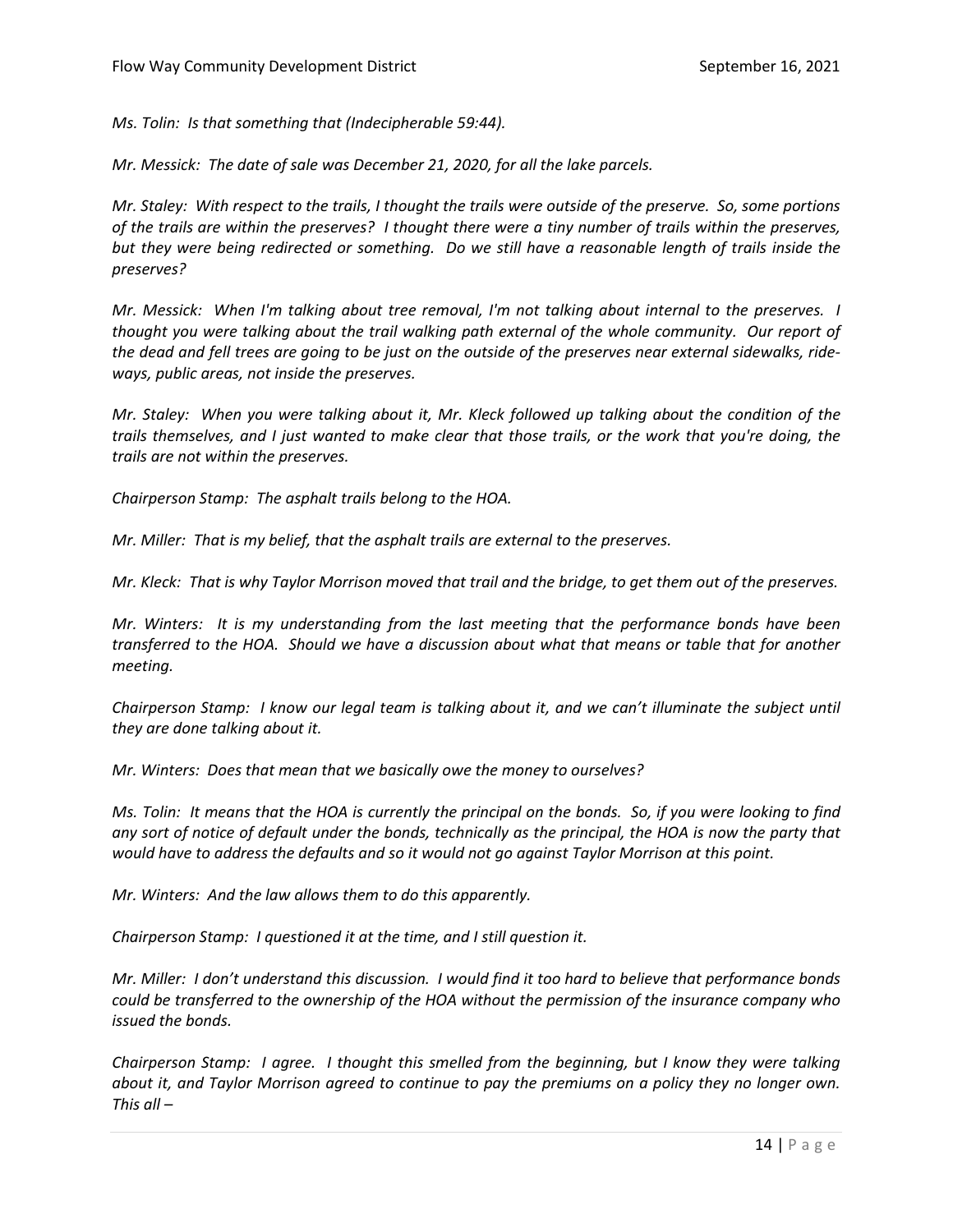Mr. Miller: That doesn't make any sense. The insurance company has to agree to that. You can't just do that.

Chairperson Stamp: I agree with you.

Mr. Kleck: They don't care where the premiums are being paid from, I bet.

Chairperson Stamp: Anyway, we know it's an issue.

#### **NINTH ORDER OF BUSINESS**

#### **Announcement of Next Meeting**

October 21, 2021, at the Esplanade Golf and Country Club, 9810 Torre Vista Lane, Naples, Florida 34119

Chairperson Stamp: The next meeting will be on campus so to speak, at Esplanade, in the Culinary Center on October 21, 2021, at 1:00 p.m. Just wanted to put people on notice we are changing that location and you might have noticed the Agenda has changed somewhat in format. We have page numbers to refer to documents. If anybody has any further suggestions, please let Jim know. We have added a new item, asking Board Members if they are going to be there on the 21st.

TENTH ORDER OF BUSINESS

**Quorum Call** 

Quorum Call for October 21, 2021

Mr. Ward took a quorum call and all Supervisors plan to be in attendance at the next meeting, save Mr. Martinn Winters.

**ELEVENTH ORDER OF BUSINESS** 

Adjournment

Chairperson Stamp adjourned the meeting at approximately 2:15 p.m.

On MOTION made by Mr. Tom Kleck, seconded by Mr. Martinn Winters, and with all in favor, the Meeting was adjourned.

**ATTEST:** 

mis puland

nes P. Ward, Secretary

**Flow Way Community Development District** 

Zack Stamp (Oct 22, 2021 13:12 PDT) [Zack Stamp](https://na2.documents.adobe.com/verifier?tx=CBJCHBCAABAAuO_x1il8QC7czgWrfiNXRnweu2y-VEVZ)

Zack Stamp, Chairperson